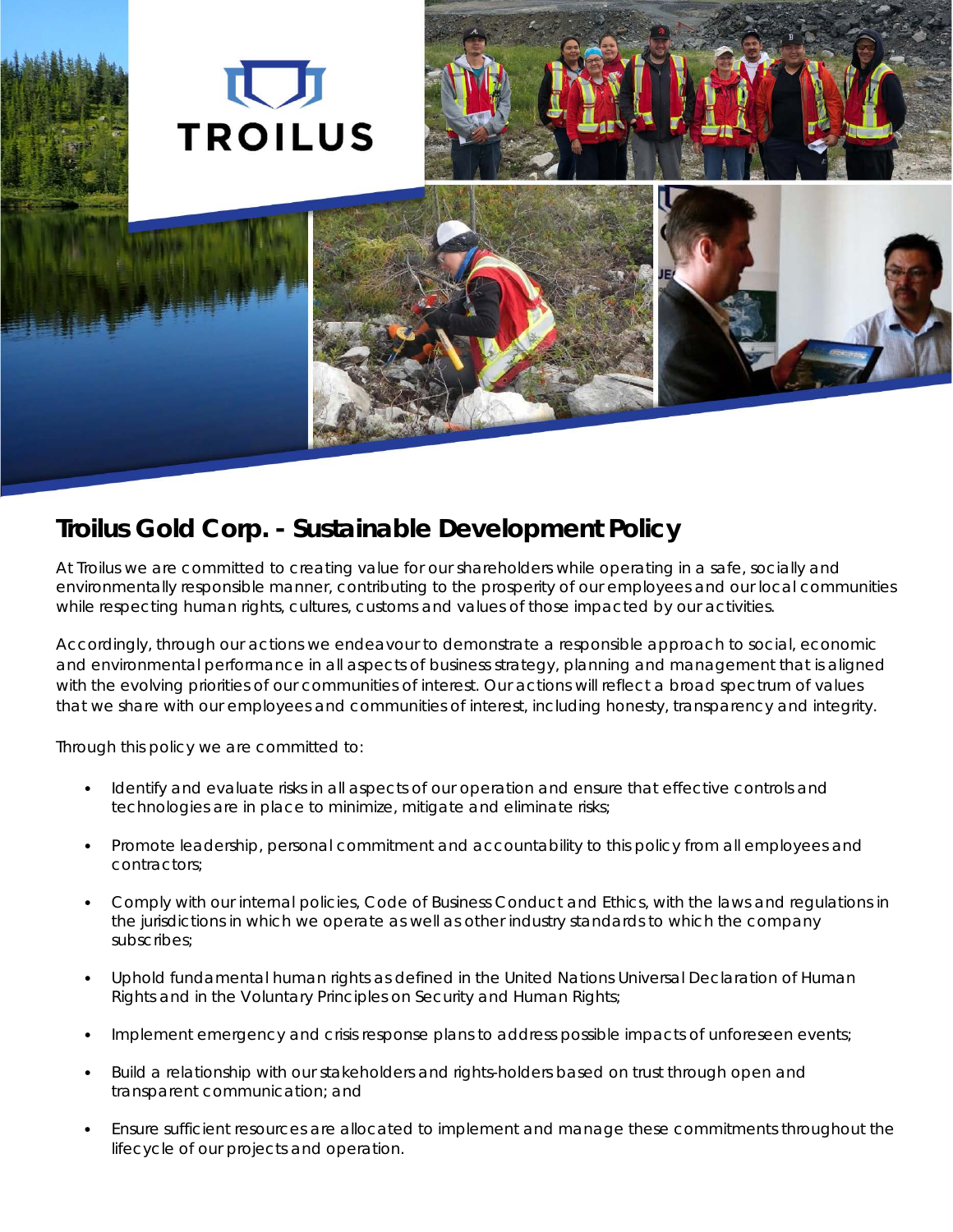## **Our Employees**

#### **We aim to maintain a productive and supportive work environment that is based on mutual respect, fairness and integrity.**

Our commitments:

- No tolerance for discriminatory conduct in the workplace;
- Value diversity and treat all employees and contractors fairly, providing equal opportunity at all levels of the organization without bias;
- Employ and promote employees on the basis of merit and provide appropriate and meaningful training and career opportunities to encourage employees to achieve their full potential;
- Provide fair and competitive compensation;
- Enforce a drug and alcohol-free workplace;
- Maintain the confidentiality of collected personal and private information about employees; and
- Consult, communicate and provide appropriate support to employees.

### **Environmental Stewardship**

**We aim to eliminate, minimize and mitigate impacts of our operations on the environment and maintain its viability and diversity.**

Our Commitments:

- Integrate environmental considerations into all aspects of the Company's activity;
- Promote and implement the efficient use of resources, and practice conservation, waste minimization, reuse and recycling;
- Minimize risks associated with managing tailings, mine waste and water by employing best practices and rehabilitate sites to ensure long term physical and chemical stability in a consultative manner;
- Identify, evaluate, and respond to watershed related risks and opportunities to reduce cumulative impact on other users;
- Implement measures to reduce greenhouse gas emissions and address the effects of climate change on our operations;
- Integrate biodiversity conservation and land use planning considerations through all stages of our activities taking due care to prevent, manage and mitigate the impact of the Company's operations on surrounding habitat and minimize the impact on flora and fauna;
- Ensure that all employees, consultants and contractors understand the Company's commitment and fulfill their responsibilities for environment protection; and,
- Collaborate with local, national and international institutions and organizations on measures to protect the environment.